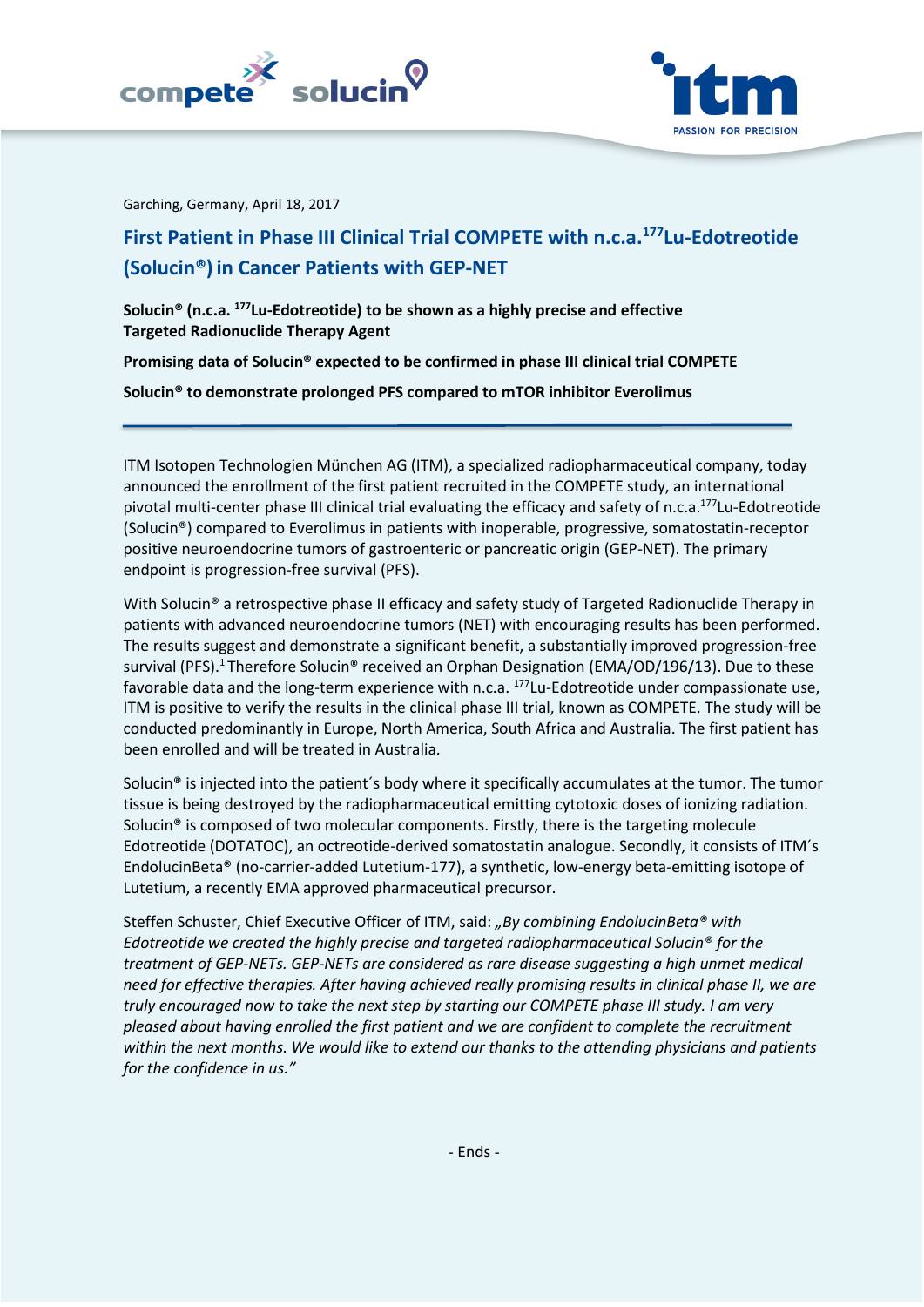#### **Study Design**

The phase III clinical trial COMPETE is led as an international, prospective, randomized, controlled, open-label, multicenter phase III study to evaluate efficacy and safety of Targeted Radionuclide Therapy with n.c.a.  $177$ Lu-Edotreotide (Solucin®) compared to targeted molecular therapy with Everolimus in patients with inoperable, progressive, somatostatin receptor-positive (SSTR<sup>+</sup>) neuroendocrine tumors of gastroenteric or pancreatic origin (GEP-NET). The trial, which is carried out in collaboration with the Clinical Research Organization ABX-CRO advanced pharmaceutical services Forschungsgesellschaft mbH, will be conducted worldwide in 11 countries and 35 sites.

In total, 300 GEP-NET patients will be randomized 2:1 to receive either Targeted Radionuclide Therapy with Solucin® consisting of a maximum of four cycles (7.5 GBq  $^{177}$ Lu-Edotreotide each), administered as i.v. infusion at 3-monthly intervals for 9 months, or until diagnosis of progression (200 patients), or 10 mg Everolimus daily, administered orally as a tablet until diagnosis of progression (100 patients). Study duration per patient will be 24 months.

Primary endpoint is progression-free survival (PFS). Diagnosis of progression and liver tumor burden will be established based on radiological information from morphological imaging (MRI and/or CT) according to RECIST 1. Secondary endpoints include overall survival (OS), parameters of morphological and functional tumor response, safety and health-related quality of life (HRQL). Furthermore, patient and tumor characteristics, as well as the uptake of n.c.a. <sup>177</sup>Lu-Edotreotide will be exploratively analyzed for traits predicting Targeted Radionuclide Therapy efficacy.

# **About Targeted Radionuclide Therapy**

Targeted Radionuclide Therapy is a medical specialty using very small amounts of radioactive compounds, called radiopharmaceuticals, to diagnose and treat various diseases, like cancer. Targeted radiopharmaceuticals contain a targeting molecule (e.g. peptide or antibody) and a medical radioactive isotope. The technique works by injecting the radio-conjugate into the patient's body where it accumulates in the affected organs or lesions. The targeting molecule binds to a tumorspecific receptor or antigen, according to a lock and key principle and is absorbed by the tumor cells. In most cases the targeting molecule can be used for both diagnosis and therapy – only the radioisotope has to be changed. This opens up the way for the application of Theranostics.

For diagnostic applications radioisotopes with short half-lives are used. With highly sensitive molecular imaging technologies like PET (Positron Emission Tomography) or SPECT (Single Photon Emission Tomography), images of organs and lesions can be created and diseases can therefore be diagnosed in their early stages. Medical radioisotopes with longer half-lives are applied for treatment. The tumor tissue is being destroyed by the radiopharmaceutical emitting cytotoxic doses of ionizing radiation. A highly precise localization of the radioactivity ensures that healthy tissue in the surroundings of the targeted tumor is minimally affected.

# **About Solucin®**

Solucin<sup>®</sup> (n.c.a. <sup>177</sup>Lu-Edotreotide / n.c.a. <sup>177</sup>Lu-DOTATOC) is known as an innovative Targeted Radionuclide Therapy agent with favorable safety profile and promising efficacy. Solucin® consists of two molecular components – firstly of Edotreotide (DOTATOC), an octreotide-derived somatostatin analogue, and secondly, of EndolucinBeta® (no-carrier-added Lutetium-177) a synthetic, low-energy beta-emitting isotope of Lutetium.

The targeting molecule Edotreotide (DOTATOC) contains DOTA which functions as a chelator for radioisotopes and TOC, a synthetic somatostatin receptor ligand. It binds with high affinity somatostatin receptors (subtype 2 and 5) and retains both its receptor binding properties and its physiological function when labeled with <sup>177</sup>Lu. Somatostatin receptors type 2 (SSTR2) are predominantly overexpressed by neuroendocrine tumors. Solucin®, upon binding to SSTR2 receptors in vivo, is internalized and retained by tumor cells. Upon decay, the isotope emits cytotoxic mediumenergy beta particles of ≤1.7 mm path length in soft tissue.